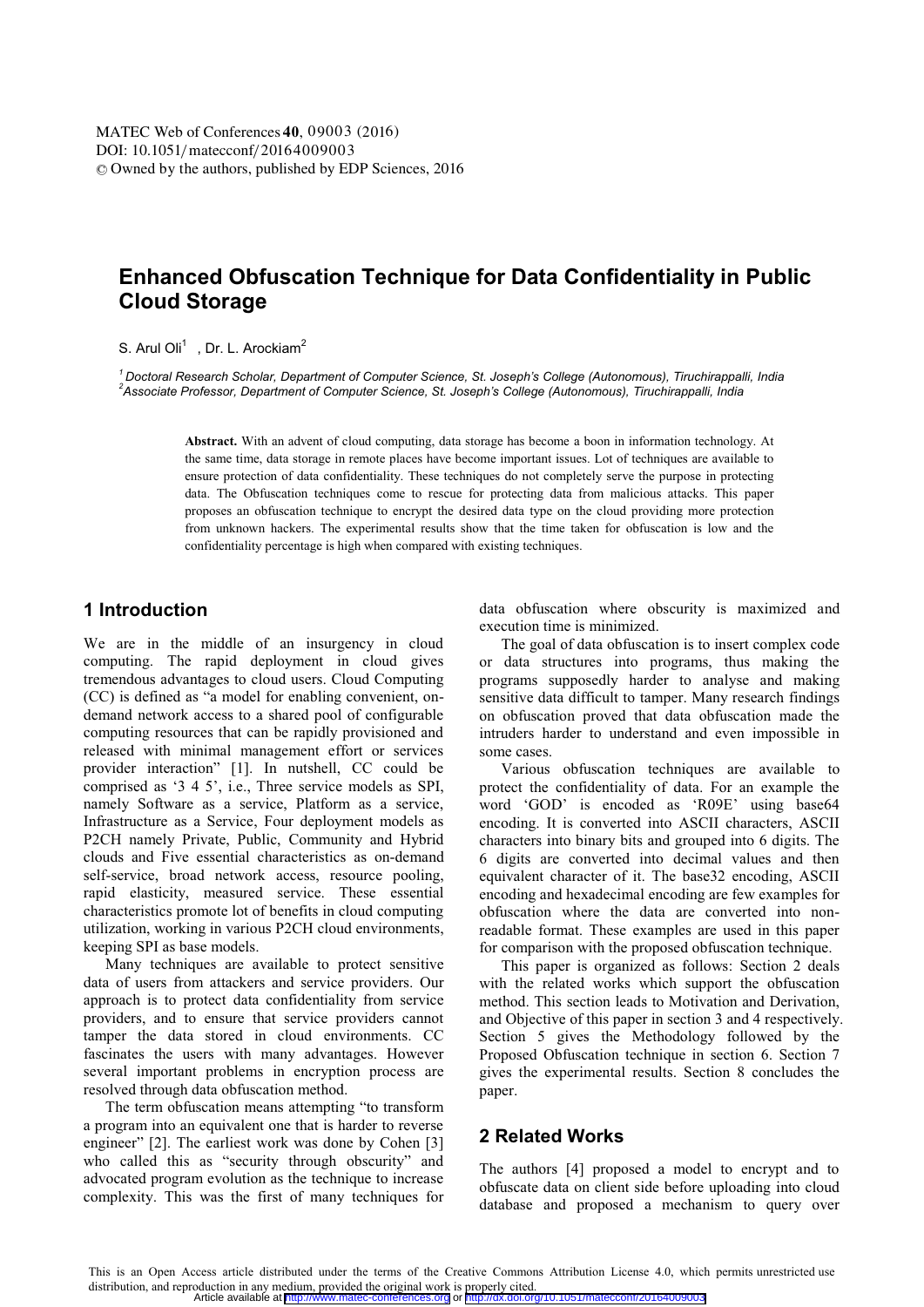encrypted and obfuscated data on server side and decryption and de-obfuscation is performed on client side. Anitha et al. proposed a method to provide protection of data with cipher key stored through metadata at the data server [5]. The cipher key generation is time consuming which is proportional to the number of attributes in the metadata as well the algorithms used for cipher key generation.

The privacy manager called obfuscation discussed in [6] reduces risks of data misuse of cloud users where a key chosen by user is not communicated to service provider, making it to de-obfuscate user's data. The privacy manager is also discussed [7] in conforming to privacy law in order to control policy-based obfuscation and de-obfuscation of personal, sensitive, or confidential data within cloud system. The plug-in log of obfuscation keys with the use of Double Authentication and Hybrid Obfuscation Technique, the maximum security and privacy for data is ensured in [8]. The 'divide and rule' policy for safe and secured cloud environment is limited due to the implementation of two clouds being active and responsive all the time without direct communication.

The performance results of data confidentiality through scalable approach [9] reveal that the overhead for data obfuscation and de-obfuscation appear to increase linear with the size of input data. The architecture [10] provided a user-centric trust model to ensure and to control the security of user's sensitive data instead of leaving them entirely on server-centric for implementation. The key is not revealed to the service provider in this obfuscation method for protecting security of data. This approach of obfuscation for security is further proposed in [11] for protection by increase of complexity to withstand malicious attacks.

## **3 Motivation and Derivation**

From the above literatures and available findings, it is obvious that the protection of data from malicious threats is a prime concern in enhancing the security of data. Many research findings also proved that different techniques have not fully protected the confidentiality of data. Hence confidentiality factor needs to be considered more importance in spite of many advantages in cloud storage.

In spite of many confidentiality techniques, the obfuscation technique plays a vital role to protect the data from malicious attacks. This obfuscation technique is in a way "a black box" so to say in protecting the data from reverse engineering. Motivated by this factor, a novel obfuscation technique is proposed in this paper for protecting the data before uploading into cloud storage.

Data security is an aspect of concern in cloud computing. The data could be placed anywhere in physical form in cloud storage only left with the service provider having full liberty to access to data with its own control and privileges. This aspect leads more concerns with regard to data confidentiality. Since the users have no control over the data in cloud storage and providers have more privileges for data access, it is a temptation for

the providers to mishandle the data or data has potential danger of being tampered by unauthorized users.

The maintenance of secret keys is rather difficult and worse when the keys are mishandled with other providers. So maintaining the secret keys with the users, both the data and the keys are safe with provider and with user respectively. So, it is obfuscated and then uploaded into cloud for protecting the data confidentiality. Hence security is enhanced. By enhancing the confidentiality techniques through the proposed obfuscation method, the security is enhanced. The size of the data is minimized. The time taken for storage is reduced.

## **4 Objective**

The objective of this paper is to experiment and bring out the good results of data security by use of obfuscation method. By enhancing the confidentiality of data by obfuscation, the user feels more reliable with service provider. The user further makes it more confident that as long as the secret key is with him, the data in cloud storage is safe and unhacked. By proving less time and more security with this method, the user makes it sure that this obfuscation method is more suitable for data confidentiality.

#### **5 Methodology**

Data stored in the cloud are protected for maintaining security. Security of the data is maintained by ensuring confidentiality technique. The confidentiality of data stored in the cloud is ensured by the obfuscation technique. The proposed technique obfuscates the data before uploaded into the cloud. Figure 1. Represents the methodological diagram of obfuscation.



**Figure 1.** Methodological Diagram of proposed Obfuscation Technique

The proposed technique uses a key to obfuscate the data. The key is generated in the key management as a service. The generated key is securely sent to the user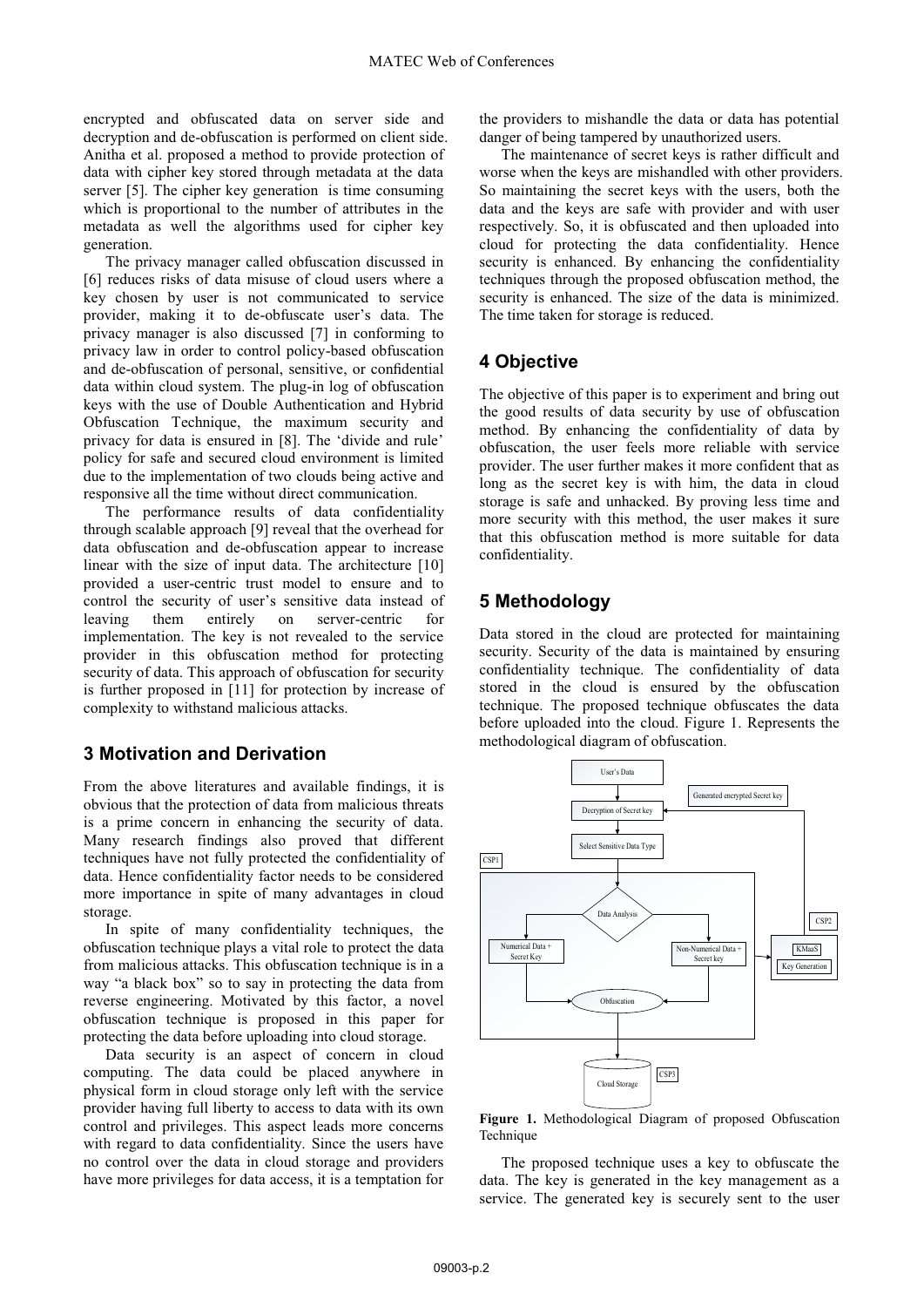using symmetric cryptosystem. This secret key is used for obfuscation and de-obfuscation of data in user's side. The user chooses the type of sensitive data for obfuscation. The proposed technique obfuscates the selected sensitive data with the secret key received from the cloud key management as a service. The same key is used for deobfuscation. User should keep the key secure. At the completion of obfuscation, the data are uploaded on to cloud storage. Figure 2. Represents the over-all idea of cloud architecture where various service models function as different service model.



**Figure 2.** Cloud Environment with different services

In the provider's side, each provider functions as different providers. In the above diagram, Cloud Service Provider (CSP) functions as Obfuscation as a Service (ObfaaS) for data obfuscation. The data is stored in the CSP3 where it functions as Storage as a Service (STaaS). While secret key is shared between the users, the CSP2 functions as Audit as a Service (AdaaS) for authentication of users. While maintaining the key and data in cloud service provider, the CSP4 functions as Key Management as a Service (KMaaS). Each provider invokes the command and request for various operations and demands of users to utilise cloud resources.

#### **6 Proposed Obfuscation Technique**

The proposed technique is an obfuscation technique. Generally, obfuscation is a technique like encryption but it uses different mathematical methods or some critical programming logics to hide original data. The proposed technique obfuscates the data before they are uploaded into the cloud. The proposed technique uses different methods like ascii(), binary(), rotate(), two complex() and decimal() to obfuscate the original data. It also uses a key which is used to rotate the bits. The steps in the proposed obfuscation technique is as follows:

- *Step 1. The given original text is converted into ASCII codes*
- *Step 2. ASCII codes are converted into binary values 0s' and 1s'*
- *Step 3. Generate a key k*
- *Step 4. Rotate the bits k numbers of time from right to left*
- *Step 5. Calculate 2's complement*
- *Step 6. Divide the bits into 8 bits*
- *Step 7. Convert the binary into decimal*
- *Step 8. Convert the decimal into ASCII character codes*

The pseudo code for the proposed obfuscation technique is as follows:

| <b>Pseudo Code for Proposed Obfuscation Technique</b>                        | tecnifique is as follows: |  |  |  |
|------------------------------------------------------------------------------|---------------------------|--|--|--|
| Obfuscation text (PT)                                                        |                           |  |  |  |
| Declaration                                                                  |                           |  |  |  |
| $PT \leftarrow$ Plaintext                                                    |                           |  |  |  |
| $S \leftarrow$ Size of PT                                                    |                           |  |  |  |
| $AC \leftarrow$ ASCII codes of PT                                            |                           |  |  |  |
| $BIN \leftarrow Binary code for AC$                                          |                           |  |  |  |
| BUFF ← Buffer Variable                                                       |                           |  |  |  |
| $K \leftarrow$ Key for Bits Rotation                                         |                           |  |  |  |
| $RD \leftarrow$ Rotated bits                                                 |                           |  |  |  |
| $TC \leftarrow Two's \textit{Complement}$                                    |                           |  |  |  |
| $N \leftarrow$ Number of 8 bits binary                                       |                           |  |  |  |
| BIT < 8 bits Binary                                                          |                           |  |  |  |
| $DEC \leftarrow$ Decimal value                                               |                           |  |  |  |
| $CT \leftarrow Ciphertext$                                                   |                           |  |  |  |
| 1.<br><b>Start</b>                                                           |                           |  |  |  |
| 2.<br>$S \leftarrow$ sizeof(PT) // method to find the size of the PT         |                           |  |  |  |
| 3.<br>for $i \leftarrow l$ to S                                              |                           |  |  |  |
| $AC[i] \leftarrow \text{ascii}(PT[i])$ //method to convert into ASCII        |                           |  |  |  |
| BIN[i] $\leftarrow$ binary(AC[i]) //method to convert into 8 bits            |                           |  |  |  |
| binary                                                                       |                           |  |  |  |
| $BUFF \leftarrow$ append(BIN[i]) // Buffer variable for combine all          |                           |  |  |  |
| the binaries                                                                 |                           |  |  |  |
| next i                                                                       |                           |  |  |  |
| 4.<br>Generate a key from cloud K                                            |                           |  |  |  |
| for $i \leftarrow l$ to K<br>5.                                              |                           |  |  |  |
| $RD \leftarrow$ rotate(BUFF) // method to rotate the bits one time<br>next i |                           |  |  |  |
| $TC \leftarrow$ two comple(BUFF) //method to calculate two's<br>6.           |                           |  |  |  |
| complement                                                                   |                           |  |  |  |
| $N \leftarrow S/8$<br>7.                                                     |                           |  |  |  |
| 8.<br>for $i \leftarrow l$ to N                                              |                           |  |  |  |
| BIT[i] $\leftarrow$ div bits(TC) //method to divide the binaries into 8      |                           |  |  |  |
| <i>hits</i>                                                                  |                           |  |  |  |
| DEC[i] $\leftarrow$ decimal(BIT[i]) // method to convert the 8 bits          |                           |  |  |  |
| into decimal                                                                 |                           |  |  |  |
| $CT[i] \leftarrow \text{ascii}(DEC[i])$                                      |                           |  |  |  |
| next i                                                                       |                           |  |  |  |
| $CT \leftarrow Ciphertext$<br>9.                                             |                           |  |  |  |
| End                                                                          |                           |  |  |  |
|                                                                              |                           |  |  |  |

## **7 Experimental Results**

The proposed algorithm is implemented in JAVA. The plaintext is given as the input. The name of the file is "Plaintext\_File.txt".

| Plaintext_File - Notepad                                                                                                                                                                                                                                                                                                                                                                                                                                                                                                                      |  | $\times$        |  |
|-----------------------------------------------------------------------------------------------------------------------------------------------------------------------------------------------------------------------------------------------------------------------------------------------------------------------------------------------------------------------------------------------------------------------------------------------------------------------------------------------------------------------------------------------|--|-----------------|--|
| File Edit Format View Help                                                                                                                                                                                                                                                                                                                                                                                                                                                                                                                    |  |                 |  |
| Cloud dominates the IT enterprises by way of its computing<br>services. One of the services provided by the cloud is<br>data storage. Cloud storage mainly supports Small and<br>Medium scale Enterprises (SMEs) by reducing their capital<br>investments and maintenance of storage servers. Most of<br>the SMEs are outsourcing their data to cloud storage.<br>Enterprises' data that are forwarded to the cloud have to<br>be kept in the public cloud storage. Safety and security<br>are the top most issues in cloud storage. Thank U. |  | $\mathcal{N}_1$ |  |

**Figure 3**. Plaintext File for input

Figure 3. shows the plaintext file for input. This file is obfuscated using the proposed technique and the obfuscated text are stored in another file called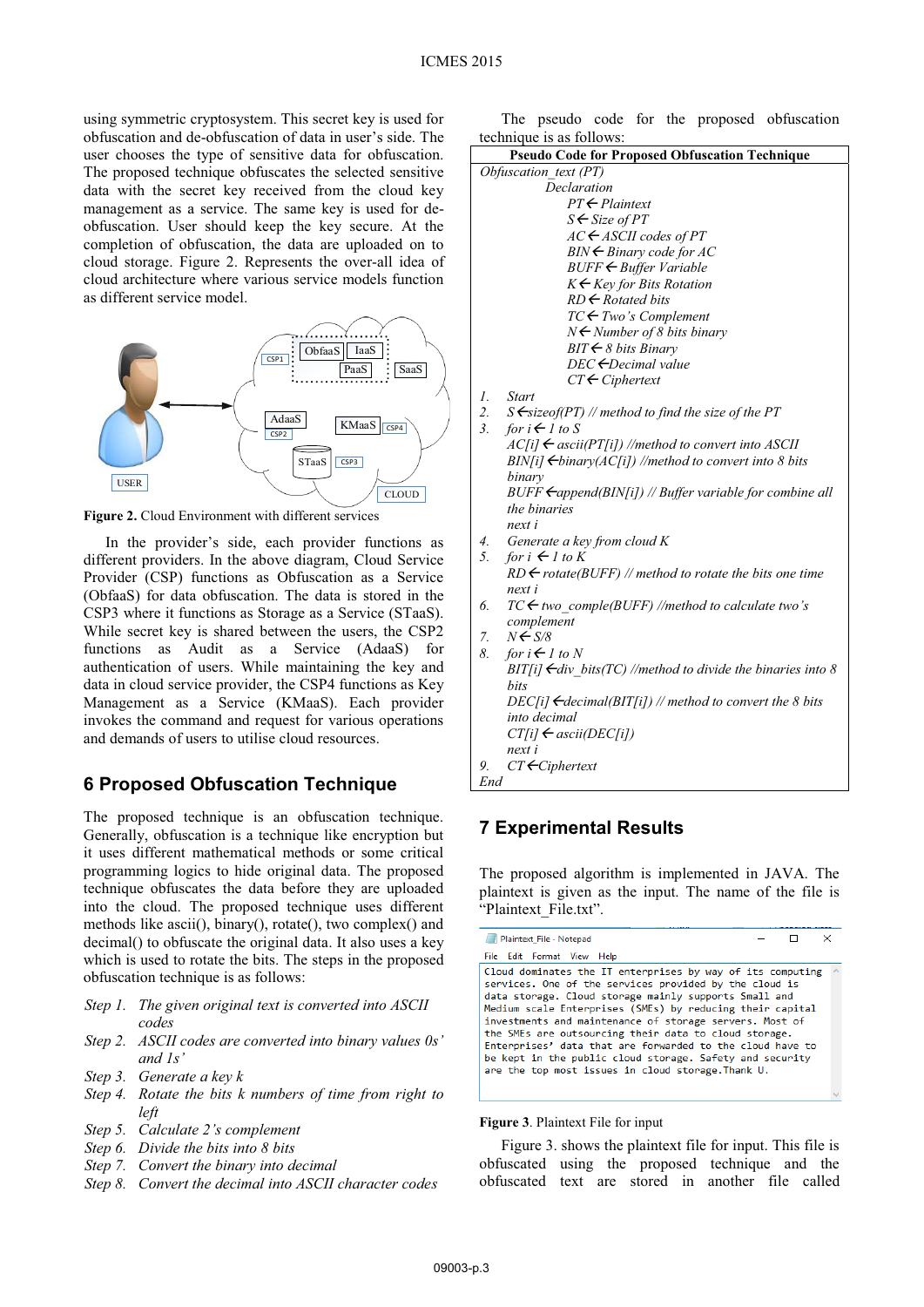"Obfuscatedtext\_File.txt". Figure 4. shows the obfuscated text as the result of proposed technique.



#### **Figure 4.** Obfuscated File as Output

The obfuscated file is uploaded to the cloud. To access the obfuscated data, it should be de-obfuscated. The de-obfuscated data stored in a file is called "Deobfuscated.txt". Fig 5. shows the de-obfuscated data file.



#### **Figure 5.** De-obfuscated text file

The users' data are obfuscated before it is uploaded and de-obfuscated once retrieved from the cloud. Thus, the obfuscation is done in the user's machine connected to the cloud. Time taken for obfuscation and deobfuscation is calculated in the user's machine. Once the data are submitted, then they are obfuscated and uploaded to the cloud server. Security levels of the existing and proposed obfuscation techniques are computed in cloud server. Security level is analysed by using a security analysis tool called Hackman. Performance and security level of proposed technique is compared with existing techniques.

Table 1 represents the performance comparison of obfuscation with existing techniques such Hexadecimal Encoding, Base 32, and Base 64. The time taken by the existing and proposed obfuscation techniques are calculated for different sized plaintexts. The result shows that compared to the existing obfuscation techniques, the proposed technique has taken low time for obfuscating different size of plaintext.

**Table 1.** Performance comparison of obfuscation techniques

| <b>Size</b><br>bytes | <b>Hexadecimal</b><br>Encoding | Base32 | <b>Base64</b> | <b>Obfuscation</b> |
|----------------------|--------------------------------|--------|---------------|--------------------|
| 500                  | 4.51                           | 2.02   | 3.20          | 1.08               |
| 1000                 | 9.8                            | 4.1    | 5.91          | 2.1677             |
| 2000                 | 19.20                          | 8.12   | 9.98          | 4.33               |
| 4000                 | 33.78                          | 16.21  | 19.01         | 8.67               |
| 6000                 | 45.32                          | 22.10  | 28.32         | 12.03              |
| 8000                 | 57.8                           | 28.24  | 35.01         | 16.35              |
| 10000                | 71.3                           | 32.40  | 42.12         | 19.21              |

Figure 6. represents the graphical performance comparison of obfuscation with existing techniques such

as Hexadecimal Encoding, Base 32, and Base 64. The time taken by the existing and proposed obfuscation techniques are calculated and it is shown.



#### **Figure 6.** Performance comparison of obfuscation techniques by time

Table 2 represents the graphical performance comparison of de-obfuscation with existing techniques. The time taken by the existing and proposed deobfuscation technique is calculated for different size of plaintext. The result shows that compared to the existing de-obfuscation techniques, the proposed technique has taken low time for de-obfuscation of different size of plaintext.

**Table 2.** Performance comparison of de-obfuscation techniques

| <b>Size</b><br>bytes | <b>Hexadecimal</b><br>Encoding | Base32 | <b>Base64</b> | De-<br>Obfuscation |
|----------------------|--------------------------------|--------|---------------|--------------------|
| 500                  | 4.01                           | 1.98   | 3.01          | 0.99               |
| 1000                 | 8.4                            | 3.99   | 5.98          | 2.01               |
| 2000                 | 16.02                          | 7.48   | 9.50          | 4.0                |
| 4000                 | 31.53                          | 15.26  | 18.34         | 8.01               |
| 6000                 | 44.82                          | 20.99  | 26.92         | 12.98              |
| 8000                 | 56.95                          | 27.32  | 34.82         | 16.23              |
| 10000                | 69.21                          | 31.01  | 41.04         | 19.42              |

Figure 7. represents the graphical performance comparison of de-obfuscation with existing techniques such as Hexadecimal Encoding, Base 32, and Base 64. The time taken by the existing and proposed deobfuscation techniques are calculated and it is shown.



Figure 7. Performance comparison of de-obfuscation techniques

Table 3 represents the comparison of security level with existing techniques. The result shows that compared to the existing obfuscation techniques, the proposed technique has maximum percentage of security.